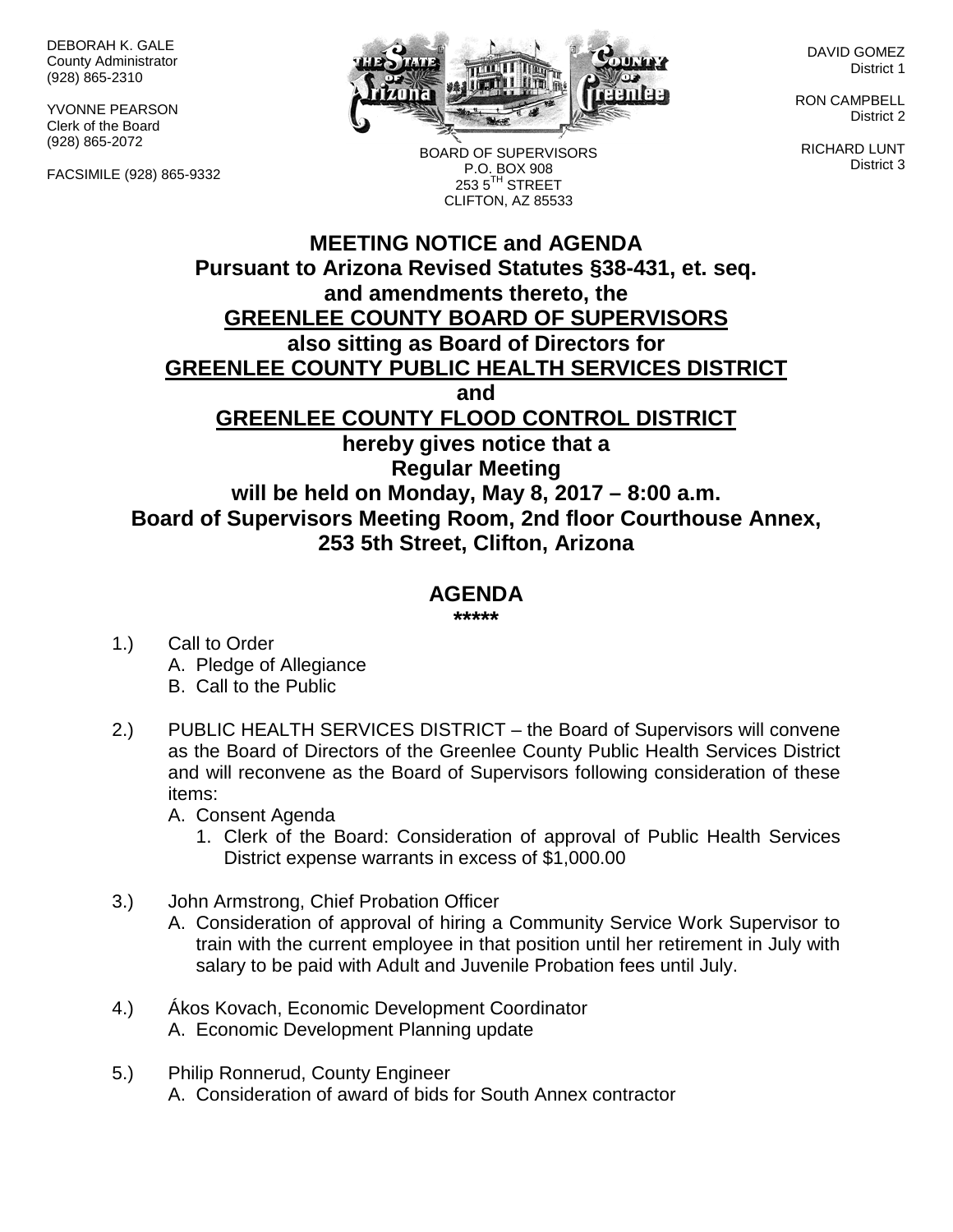- B. Consideration of accepting Babers Ranch Road into the County Road System
- C. Consideration of accepting Terrace Lane into the County Road System
- 6.) Consideration of revision to the Greenlee County Sick Leave Policy
- 7.) Kay Gale, County Administrator
	- A. County and State budget and legislative issues
	- B. Calendar of Events
- 8.) Consent Agenda
	- A. Clerk of the Board: Consideration of approval of minutes to previous meetings – 03/07/17; 03/21/17; 03/29/17
	- B. Clerk of the Board: Consideration of approval of expense warrants in excess of \$1,000.00 – Voucher 1076
	- C. Clerk of the Board: Consideration of appointment of Merit Commission members: Laura Dorrell and Dustie Robinette
	- D. Clerk of the Board: Consideration of appointment of Local Public Safety Personnel Retirement Board members: Daniel Medina and Raymond Price
	- E. County Sheriff: Consideration of approval of Employee Transaction Forms K. Gibbs, Deputy; D. Vidales, Detention Sergeant
	- F. County Administrator: Consideration of approval of the renewal of the Memorandum of Agreement with Arizona Department of Transportation - Motor Vehicle Division effective July 1, 2016 through June 30, 2017 for continued subsidy to defray costs of keeping the Clifton Service Field Office open
	- G. County Administrator: Consideration of approval of the Arizona Department of Liquor Licenses and Control Application for Special Event License by Morenci Lions Club for an indoor community concert and dance on May 20, 2017
	- H. Clerk of the Board: Consideration of approval of payment to Justice Benefits, Inc. for invoice #200410162 dated October 15, 2014 in the amount of \$513.92
	- I. IT Manager: Consideration of approval of the purchase of Barracuda Backup Servers to replace and upgrade the existing servers from CDWG in an amount not to exceed \$31608.44 to be paid with budgeted general funds
	- J. IT Manager: Consideration of approval to purchase IBR Mobile Arrest Form and Mobile Field Report Module licensing for the Spillman CAD Program for the Sheriff's Office Spillman Technologies Inc. in an amount not to exceed \$37,500 to be paid with budgeted general funds
	- K. IT Manager: Consideration of approval of the purchase of Transworld Network (TWN) Broadband service for the South County Sheriff's substation in an amount not to exceed \$6,000 to be paid with budgeted general funds
	- L. IT Manger: Consideration of approval to purchase the phone system for the new South Annex from American Telephone in an amount not to exceed \$5997.71 to be paid with capital improvement funds